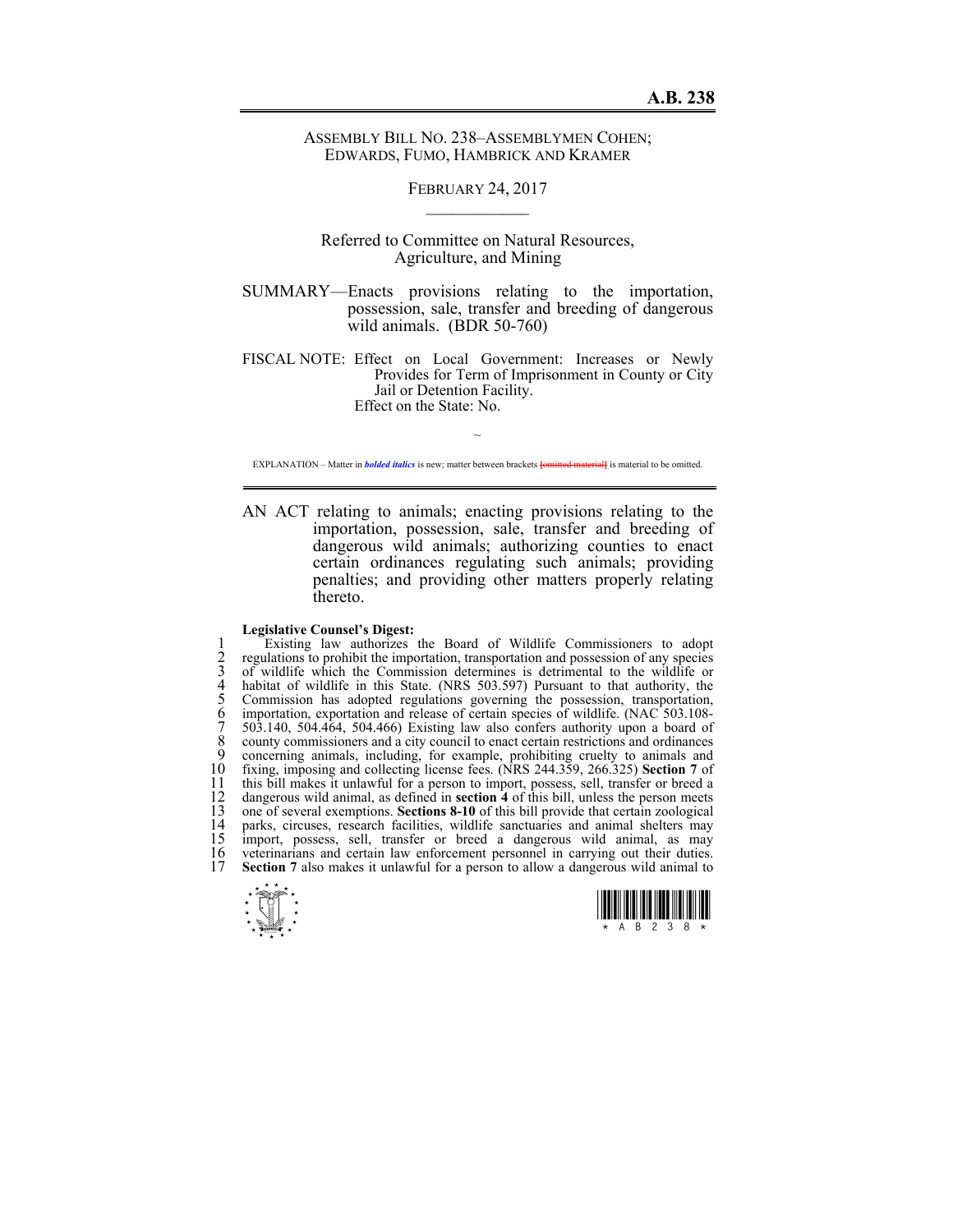18 come in contact with a person who does not fall within one of the exemptions.<br>19 **Section 10** allows a person who possesses a dangerous wild animal before July 1. 19 **Section 10** allows a person who possesses a dangerous wild animal before July 1, 20 2017, to keep that animal if the person meets certain requirements. **Section 11** of this bill authorizes an animal control agent to seize a dangerous wild animal if the agent believes the owner of the animal has violate 21 this bill authorizes an animal control agent to seize a dangerous wild animal if the 22 agent believes the owner of the animal has violated certain provisions. **Section 12** 23 of this bill authorizes the forfeiture or voluntary relinquishment of a seized 24 dangerous wild animal under certain circumstances, and **section 13** of this bill 25 provides for the disposition of a dangerous wild animal that is seized, forfeited or 26 relinquished. **Section 14** of this bill sets forth the manner in which a person or entity given temporary custody of a dangerous wild animal may petition a court to 28 order the person from whom the animal was seized to post security to compensate the person or entity for the cost of caring for the animal.

30 Existing law makes it a misdemeanor for a person having the care or custody of<br>31 any vicious or dangerous animal to allow it to go at large, and it is a category D<br>32 felony if the animal kills a human being who is not any vicious or dangerous animal to allow it to go at large, and it is a category D  $\frac{1}{200.240}$  felony if the animal kills a human being who is not at fault. (NRS 200.240, 33 575.020) **Section 15** of this bill makes it unlawful to release from captivity or intentionally or negligently allow to escape from captivity a dangerous wild animal and provides that a violation of that provision is punishable as a gross misdemeanor. **Section 15** further provides that a person who owns or possesses a dangerous wild animal that escapes or is released must report the escape or release immediately to the local animal control agency and is liable for all costs associated 39 with efforts to recapture the animal.<br>40 Section 17 of this bill authorize

40 **Section 17** of this bill authorizes a county to adopt an ordinance to regulate the importation, possession, sale, transfer or breeding of dangerous wild animals so 41 importation, possession, sale, transfer or breeding of dangerous wild animals so 42 long as the ordinance does not conflict with certain provisions of this bill. Section 42 long as the ordinance does not conflict with certain provisions of this bill. **Section**  43 **18** of this bill provides that a violation of certain provisions of this bill regarding 44 the importation, possession, sale, transfer or breeding of dangerous wild animals is<br>45 unnishable as a misdemeanor punishable as a misdemeanor.

## THE PEOPLE OF THE STATE OF NEVADA, REPRESENTED IN SENATE AND ASSEMBLY, DO ENACT AS FOLLOWS:

1 **Section 1.** Title 50 of NRS is hereby amended by adding 2 thereto a new chapter to consist of the provisions set forth as<br>3 sections 2 to 18 inclusive of this act 3 sections 2 to 18, inclusive, of this act.<br>4 Sec. 2. As used in this chapter.

4 **Sec. 2.** *As used in this chapter, unless the context otherwise*  5 *requires, the words and terms defined in sections 3 to 6, inclusive,*  6 *of this act have the meanings ascribed to them in those sections.* 

7 **Sec. 3.** *"Animal control agency" means any entity of a*  8 *political subdivision authorized to enforce local ordinances and*  laws of this State relating to the control of animals.

10 **Sec. 4.** *"Dangerous wild animal" means any of the following*  11 *live animals held in captivity:* 

12 *1. All snakes from the families Atractaspdiidae, Elapidae and*  13 *Hydrophiidae.* 

14 *2. All snakes from the family Viperidae, except any species of*  15 *snake indigenous to this State.* 

16 *3. All species of alligators, caimans, crocodiles and gharials.*  17 *4. All species of hyenas and aardwolves.* 

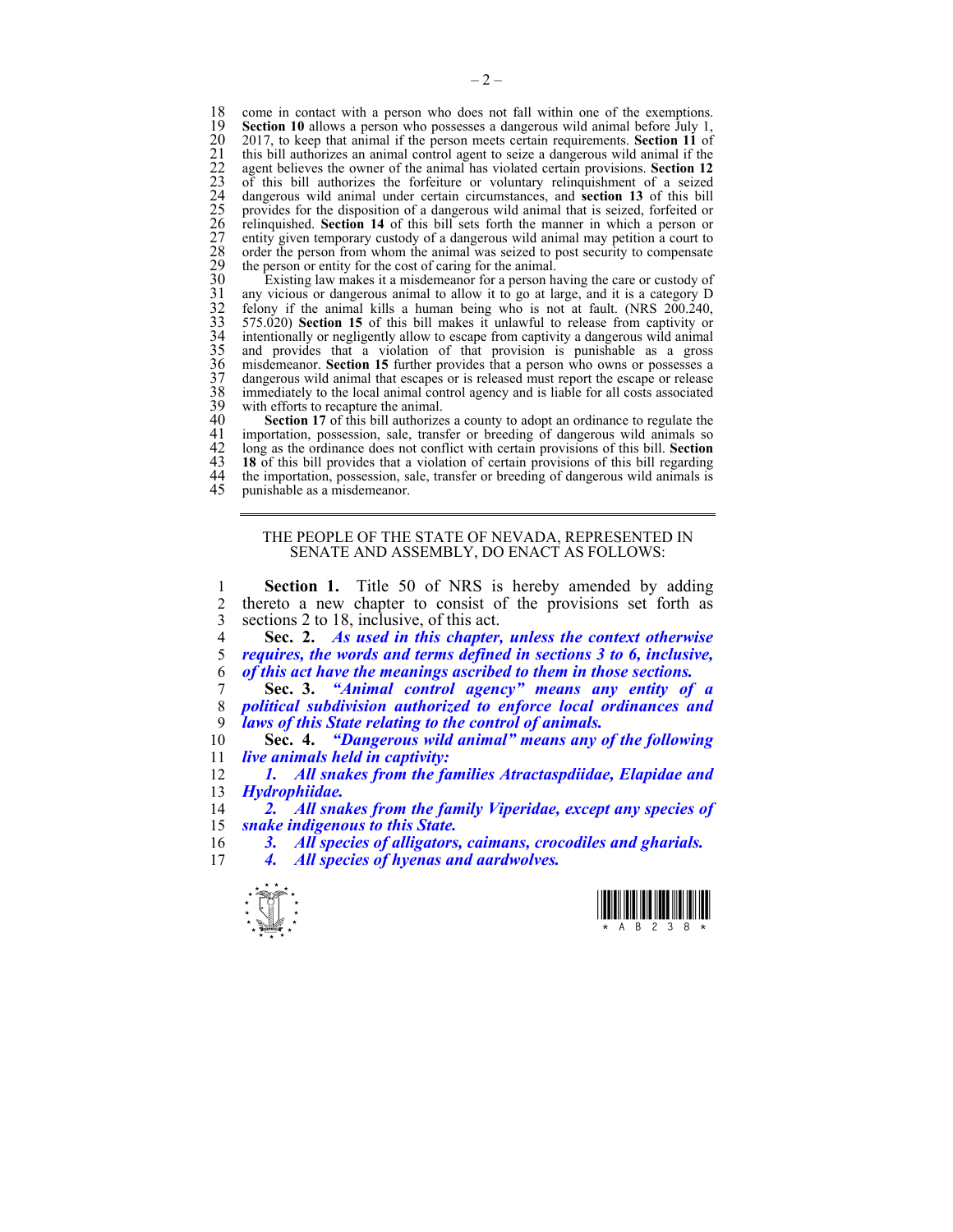| 1                | 5.                 | All species of primates, except humans.                              |
|------------------|--------------------|----------------------------------------------------------------------|
| $\overline{2}$   | 6.                 | All twig snakes from the genus Thelotornis.                          |
| 3                | 7.                 | American black bears (Ursus americanus) that have been               |
| $\overline{4}$   | bred in captivity. |                                                                      |
| 5                | 8.                 | <b>Asiatic black bears (Ursus thibetanus).</b>                       |
| 6                | 9.                 | <b>Boomslangs (Dispholidus typus).</b>                               |
| $\boldsymbol{7}$ | 10.                | <b>Brown bears (Ursus arctos).</b>                                   |
| 8                | 11.                | <b>Cheetahs (Acinonyx jubatus), including hybrids thereof.</b>       |
| 9                | 12.                | <b>Clouded leopards (Neofelis nebulosa and Neofelis diardi),</b>     |
| 10               |                    | <i>including hybrids thereof.</i>                                    |
| 11               | 13.                | Giant pandas (Ailuropoda melanoleuca).                               |
| 12               | 14.                | <b>Gray wolves (Canis lupus).</b>                                    |
| 13               | 15.                | Jaguars (Panthera onca), including hybrids thereof.                  |
| 14               | 16.                | Leopards (Panthera pardus), including hybrids thereof.               |
| 15               | 17.                | Lions (Panthera leo), including hybrids thereof.                     |
| 16               | 18.                | Mountain lions (Puma concolor) that have been bred in                |
| 17               |                    | captivity, including hybrids thereof.                                |
| 18               | 19.                | <b>Polar bears (Ursus maritimus).</b>                                |
| 19               | 20.                | Red wolves (Canis rufus) that have been bred in captivity.           |
| 20               | 21.                | <b>Sloth bears (Melursus ursinus).</b>                               |
| 21               | 22.                | Snow leopards (Panthera uncia), including hybrids                    |
| 22               | thereof.           |                                                                      |
| 23               | 23.                | <b>Spectacled bears (Tremarctos ornatus), including hybrids</b>      |
| 24               | thereof.           |                                                                      |
| 25               | 24.                | <b>Sun bears (Helarctos malayanus).</b>                              |
| 26               | 25.                | Tigers (Panthera tigris), including hybrids thereof.                 |
| 27               |                    | "Law enforcement officer" means:<br>Sec. 5.                          |
| 28               | 1.                 | A sheriff of a county or metropolitan police department or           |
| 29               |                    | any deputy of either;                                                |
| 30               | 2.                 | An employee of the Department of Public Safety who has               |
| 31               |                    | the powers of a peace officer pursuant to NRS 289.270;               |
| 32               | 3.                 | A police officer of a city or town;                                  |
| 33               | 4.                 | An officer of an animal control agency;                              |
| 34               | 5.                 | A game warden or other agent or employee of the                      |
| 35               |                    | <b>Department of Wildlife; and</b>                                   |
| 36               | 6.                 | Any person acting under the authority of NRS 574.040.                |
| 37               |                    | "Wildlife sanctuary" means a nonprofit entity that<br>Sec. 6.        |
| 38               |                    | provides refuge and care to animals that have been, without          |
| 39               |                    | limitation, abused, neglected, unwanted, impounded, abandoned,       |
| 40               |                    | orphaned or displaced. The term does not include any such entity     |
| 41               | that:              |                                                                      |
| 42               | 1.                 | Conducts any commercial activity or business for profit              |
| 43               |                    | relating to dangerous wild animals, including, without limitation,   |
| 44               |                    | the sale, trade, auction, lease or loan of dangerous wild animals or |
| 45               |                    | parts of such animals;                                               |
|                  | $x \star x$        |                                                                      |



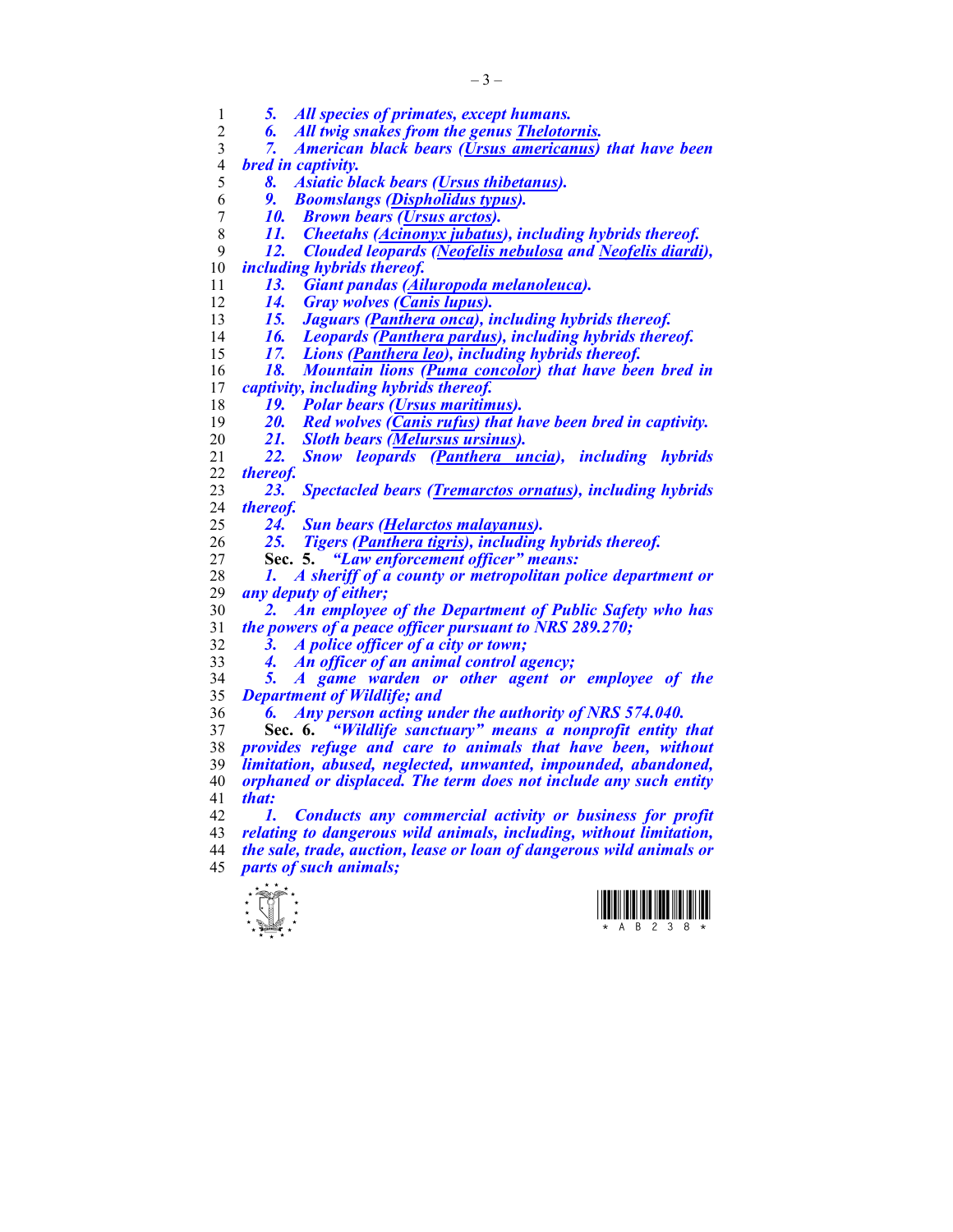*2. Uses dangerous wild animals for the purpose of entertainment or in a traveling exhibit;* 

*3. Breeds dangerous wild animals; or* 

*4. Except as otherwise provided in section 7 of this act, allows members of the public to come into direct contact with dangerous wild animals.*

**Sec. 7.** *1. Except as otherwise provided in sections 8, 9 and 10 of this act, it is unlawful for a person to import, possess, sell, transfer or breed a dangerous wild animal in this State.* 

2. It is unlawful for a person to allow a dangerous wild *animal to come in direct contact with a person who is not exempt from subsection 1 pursuant to the provisions of sections 8, 9 and 10 of this act.* 

**Sec. 8.** *The provisions of section 7 of this act do not apply to: 1. A circus or zoological park that:* 

*(a) Holds, in good standing, a class C exhibitor license issued pursuant to 9 C.F.R. § 1.1;* 

*(b) Does not employ a person who has direct contact with a dangerous wild animal and who has been convicted of or fined by any federal, state or local governmental entity for an offense involving the abuse or neglect of an animal;* 

*(c) Has not been cited within the immediately preceding 3 years by the United States Department of Agriculture for refusing access to any property owned or operated by the circus or zoological park by an inspector of the Department or for interfering with an inspection;* 

*(d) Does not allow direct contact between members of the public and any dangerous wild animal;* 

*(e) Maintains liability insurance in an amount not less than \$250,000 per occurrence covering property damage or bodily injury or death caused by any dangerous wild animal that the circus or zoological park possesses;* 

*(f) Files an annual written plan with the local animal control agency having jurisdiction over the location of the circus or zoological park for the quick and safe recapture or destruction of a dangerous wild animal that escapes from captivity, including, without limitation, protocols for training employees of the circus or zoological park concerning methods of safe recapture of such an animal; and* 

*(g) Files an annual list with the local animal control agency specified in paragraph (f) setting forth all dangerous wild animals which are acquired or disposed of by the circus or zoological park during the calendar year for which the circus or zoological park files the list.* 

*2. A research facility, as defined in 7 U.S.C. § 2132.* 



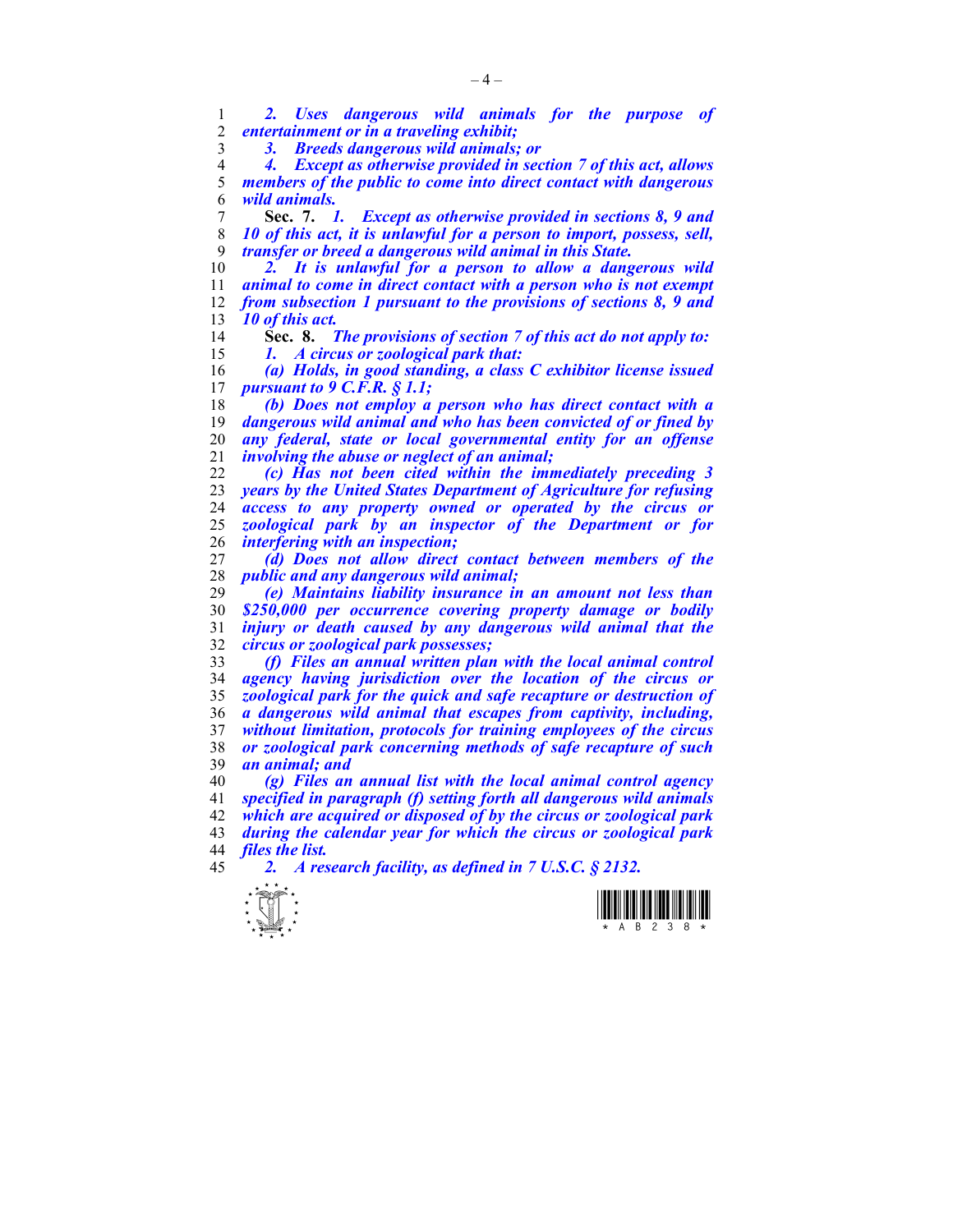*3. A wildlife sanctuary.* 

*4. A veterinarian licensed pursuant to chapter 638 of NRS for the purpose of providing treatment to a dangerous wild animal.* 

*5. Law enforcement officers for the purpose of enforcing the laws of this State.* 

*6. Game wardens and other agents and employees of the Department of Wildlife for the purpose of enforcing title 45 of NRS.* 

*7. A person transporting a legally possessed dangerous wild animal through the State for a period of not more than 48 hours if:* 

*(a) The animal is not exhibited; and* 

*(b) The animal is, at all times while in the State, kept in a cage or travel container that is appropriate to the species and the size of the animal and meets the requirements of 9 C.F.R. § 3.137 or 3.87, as applicable.* 

*8. An animal shelter, as defined in NRS 574.240, which is temporarily housing a dangerous wild animal at the written request of an animal control agency or law enforcement officer.* 

**Sec. 9.** *1. Except as otherwise provided in subsection 1 of section 8 of this act, the provisions of section 7 of this act do not apply to a person who:* 

23 <sup>*(a) Has an active written contract regarding, without*</sup> *limitation, the possession, breeding or exhibition of dangerous wild animals with a resort hotel, as defined in NRS 463.01865;* 

*(b) Holds, in good standing, a class C exhibitor license pursuant to 9 C.F.R. § 1.1;* 

*(c) Has not:* 

*(1) Had a license or permit relating to the care, possession, exhibition, propagation or sale of animals revoked or suspended by any federal, state or local governmental entity;* 

*(2) Been cited within the immediately preceding 3 years by the United States Department of Agriculture for a violation of 9 C.F.R. Part 2 or Part 3 in which the health or well-being of a dangerous wild animal was jeopardized; or* 

*(3) Been convicted of or fined by any federal, state or local governmental entity for an offense involving the abuse or neglect of an animal;* 

*(d) Does not:* 

*(1) Employ a person who has direct contact with a dangerous wild animal and who has been convicted of or fined by any federal, state or local governmental entity for an offense involving the abuse or neglect of an animal;* 

*(2) Breed or sell any dangerous wild animals, except as provided for in a contract pursuant to paragraph (a); or* 



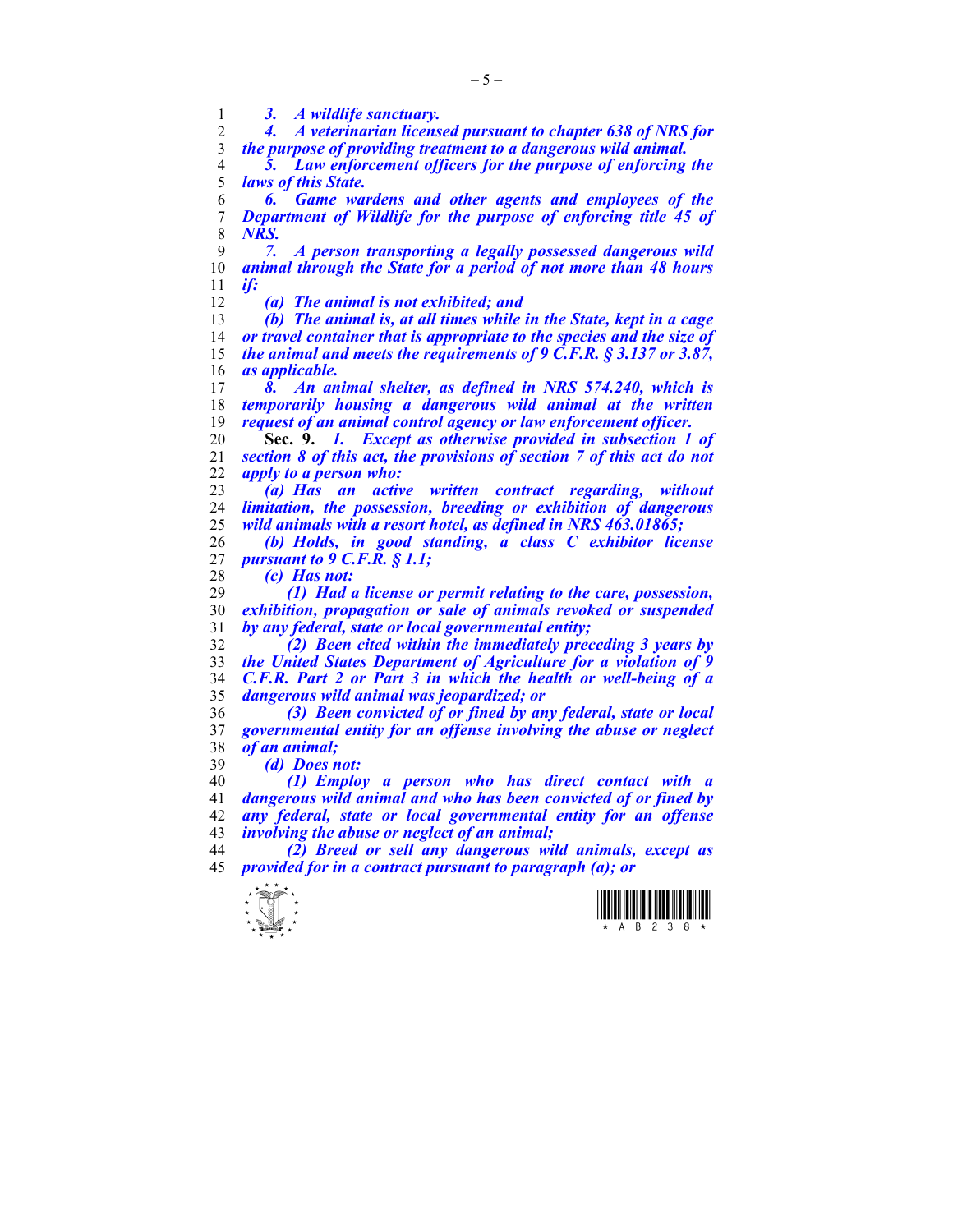*(3) Allow members of the public to be in proximity to dangerous wild animals unless protective barriers which meet all applicable federal, state and local standards are provided to maintain safe distances between the members of the public and any dangerous wild animal; and* 

*(e) Has liability insurance in an amount not less than \$250,000 per occurrence covering property damage or bodily injury or death caused by any dangerous wild animal that the person possesses.* 

2. The provisions of section 7 of this act do not apply to a *resort hotel, as defined in NRS 463.01865, that possesses one or more dangerous wild animals and meets the requirements of paragraphs (b), (c) and (e) of subsection 1.* 

*3. Upon adoption of an ordinance pursuant to section 17 of this act by the county in which the applicable resort hotel is located, a person who possesses, breeds or exhibits any dangerous wild animals as described in subsection 1 shall file annually with the local animal control agency having jurisdiction over the location of the resort hotel with which the person has a contract described in paragraph (a) of subsection 1:* 

*(a) A written plan for the quick and safe recapture or destruction of a dangerous wild animal that escapes from captivity, including, without limitation, protocols for training employees of the person and the staff of the resort hotel concerning methods of safe recapture of such an animal;* 

*(b) A list of all dangerous wild animals which are acquired or disposed of by the person during the calendar year for which the person files the list; and* 

*(c) A copy of the active written contract the person has with the resort hotel as described in paragraph (a) of subsection 1.* 

*4. The provisions of subsection 1 of section 7 of this act do not apply to a person who, before July 1, 2017:* 

*(a) Had an active written contract for the immediately preceding 2 years that meets the requirements of paragraph (a) of subsection 1; and* 

*(b) Was in compliance with paragraphs (b) to (e), inclusive, of subsection 1 during all of that period.* 

**Sec. 10.** *The provisions of section 7 of this act do not apply to a person who does not meet the requirements of section 8 or 9 of this act but lawfully possessed a dangerous wild animal before July 1, 2017, if that person:* 

*1. Has not:* 

*(a) Been convicted of or fined by any federal, state or local governmental entity for an offense involving the abuse or neglect of an animal; or* 



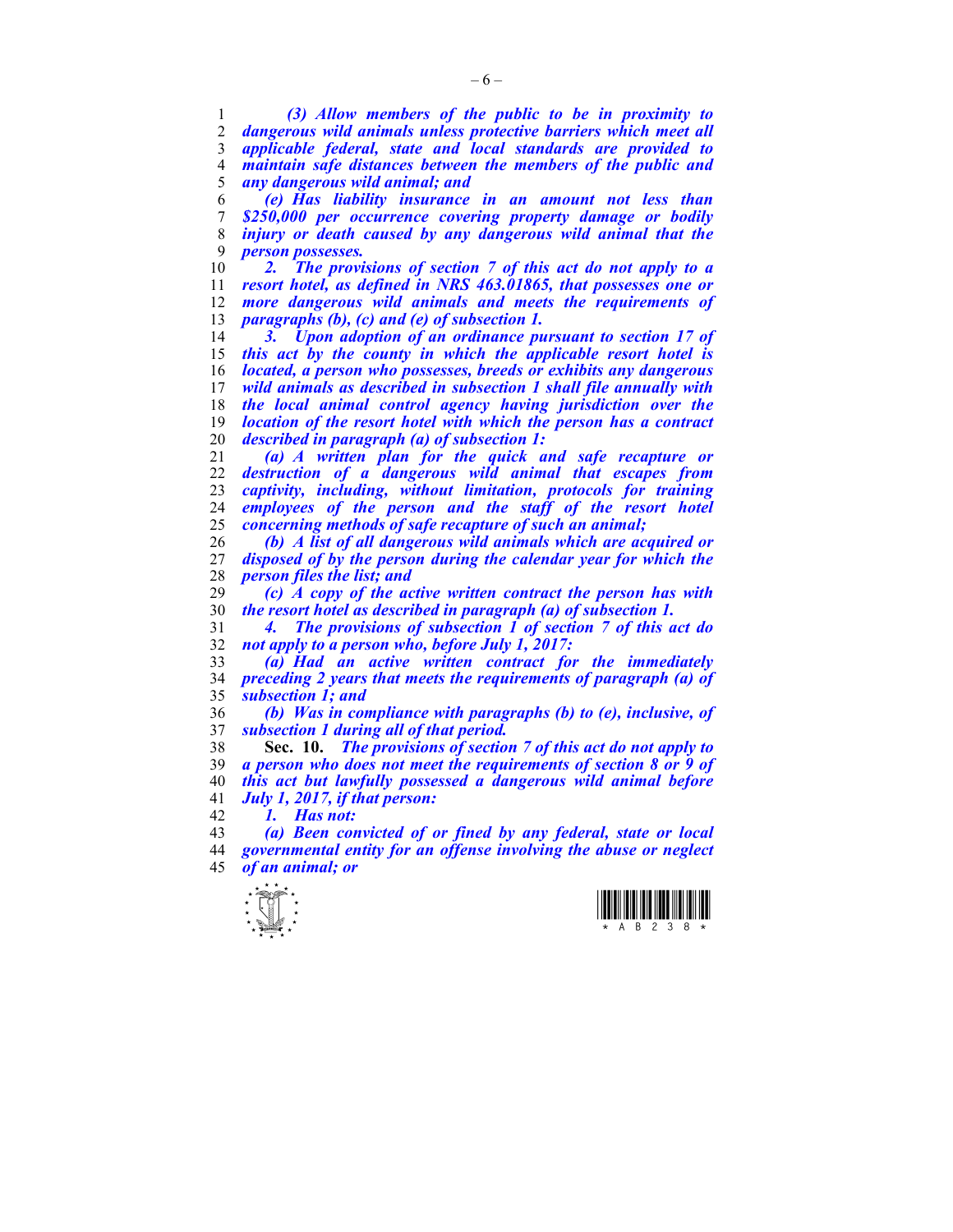*(b) Had a license or permit relating to the care, possession, exhibition, propagation or sale of animals revoked or suspended by any federal, state or local governmental entity;* 

*2. Does not acquire any additional dangerous wild animals through purchase, donation or breeding on or after July 1, 2017, except in compliance with section 8 or 9 of this act;* 

*3. If selling or transferring a dangerous wild animal to another person:* 

*(a) Notifies the animal control agency with jurisdiction over the location where the dangerous wild animal is kept in writing not less than 72 hours before the sale or transfer of the name and address of the recipient of the dangerous wild animal; and* 

*(b) Complies with all applicable local, state and federal laws;* 

*4. Maintains all veterinary records and any documents evidencing the acquisition of the dangerous wild animal to establish that the person possessed the dangerous wild animal before July 1, 2017;* 

*5. Maintains liability insurance in an amount not less than \$250,000 per occurrence covering property damage or bodily injury or death caused by any dangerous wild animal that the person possesses;* 

*6. Notifies the local animal control agency with jurisdiction over the premises where the dangerous wild animal is located of the number and species of all dangerous wild animals possessed and allows the local animal control agency to enter and inspect the premises where the dangerous wild animal is kept; and* 

*7. Pursuant to an ordinance adopted pursuant to section 17 of this act by the county having jurisdiction over the location where the dangerous wild animal is kept, registers with the county, if required, and pays any applicable fee to the county.* 

**Sec. 11.** *1. An animal control agency may seize a dangerous wild animal if the agency has probable cause to believe that the person who owns or possesses the dangerous wild animal has violated any provision of sections 7 to 10, inclusive, of this act or any ordinance adopted pursuant to section 17 of this act by the county having jurisdiction over the location where the dangerous wild animal is kept.* 

*2. An animal control agency may impound a dangerous wild animal seized pursuant to subsection 1 on the property of the person who owns or possesses the animal until a transfer and placement of the dangerous wild animal becomes possible.* 

**Sec. 12.** *1. If a person from whom a dangerous wild animal is seized pursuant to section 11 of this act is convicted of or pleads guilty to a violation of a provision of sections 7 to 10, inclusive, of this act or any ordinance adopted pursuant to section 17 of this act* 



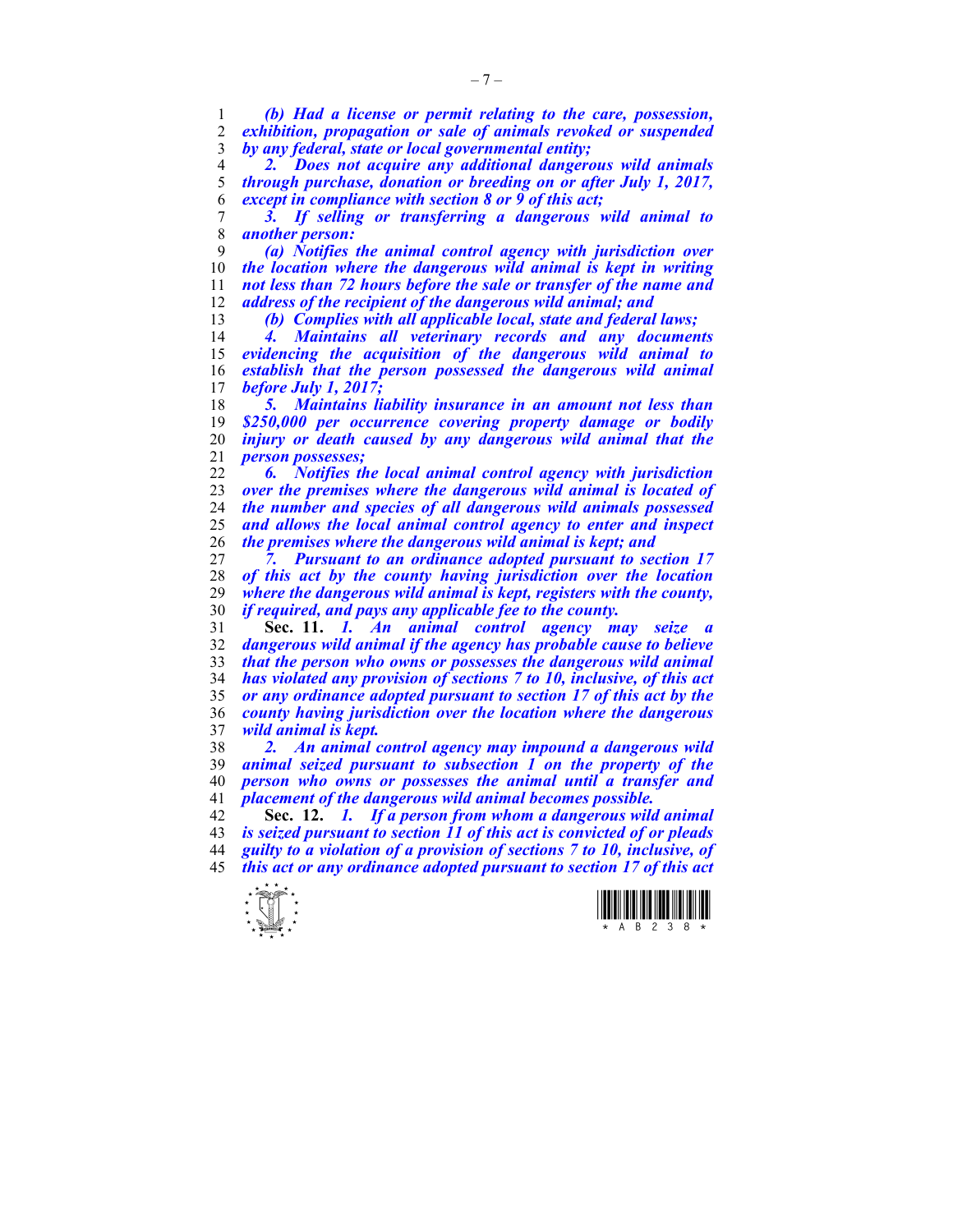*by the county having jurisdiction over the location where the*  dangerous wild animal is kept, the court may order the animal *forfeited by the person.* 

*2. A person from whom a dangerous wild animal is seized pursuant to section 11 of this act may voluntarily relinquish the animal. A person who voluntarily relinquishes a dangerous wild animal pursuant to this section remains subject to the imposition of any penalties for a violation of a provision of sections 7 to 10, inclusive, of this act.* 

*3. A dangerous wild animal that is forfeited pursuant to this section may be returned to the owner of the dangerous wild animal if the animal control agency determines that:* 

*(a) The owner has corrected each violation resulting in the forfeiture;* 

*(b) The return of the dangerous wild animal does not create a risk to public health or safety;* 

*(c) The dangerous wild animal has not been treated cruelly; and* 

*(d) The owner is in compliance with the provisions of this chapter and any ordinance adopted pursuant to section 17 of this act.* 

**Sec. 13.** *1. A dangerous wild animal that is seized pursuant to section 11 of this act, voluntarily relinquished pursuant to section 12 of this act or forfeited pursuant to section 12 or 14 of this act must be placed in the custody of a person or entity that is exempted from the provisions of section 7 of this act pursuant to section 8 of this act.* 

*2. If the placement of a dangerous wild animal pursuant to subsection 1 is not possible after reasonable efforts by an animal control agency to make such a placement, the animal may be humanely euthanized by an animal control agency in compliance with all applicable federal, state and local laws.* 

**Sec. 14.** *1. An entity with whom a dangerous wild animal is placed pursuant to section 13 of this act may file a petition in any court of competent jurisdiction to request that the person from whom the animal was seized be ordered to post security adequate to ensure full payment of all reasonable costs incurred in caring for the animal during the pendency of any proceedings regarding the disposition of the dangerous wild animal.* 

*2. A petitioner who files a petition pursuant to subsection 1 must serve a copy of the petition upon the person from whom the dangerous wild animal was seized and the animal control agent who seized the animal, if other than the petitioner.* 

*3. The court shall set a hearing on any petition filed pursuant to subsection 1 to be held within 5 business days after service of* 



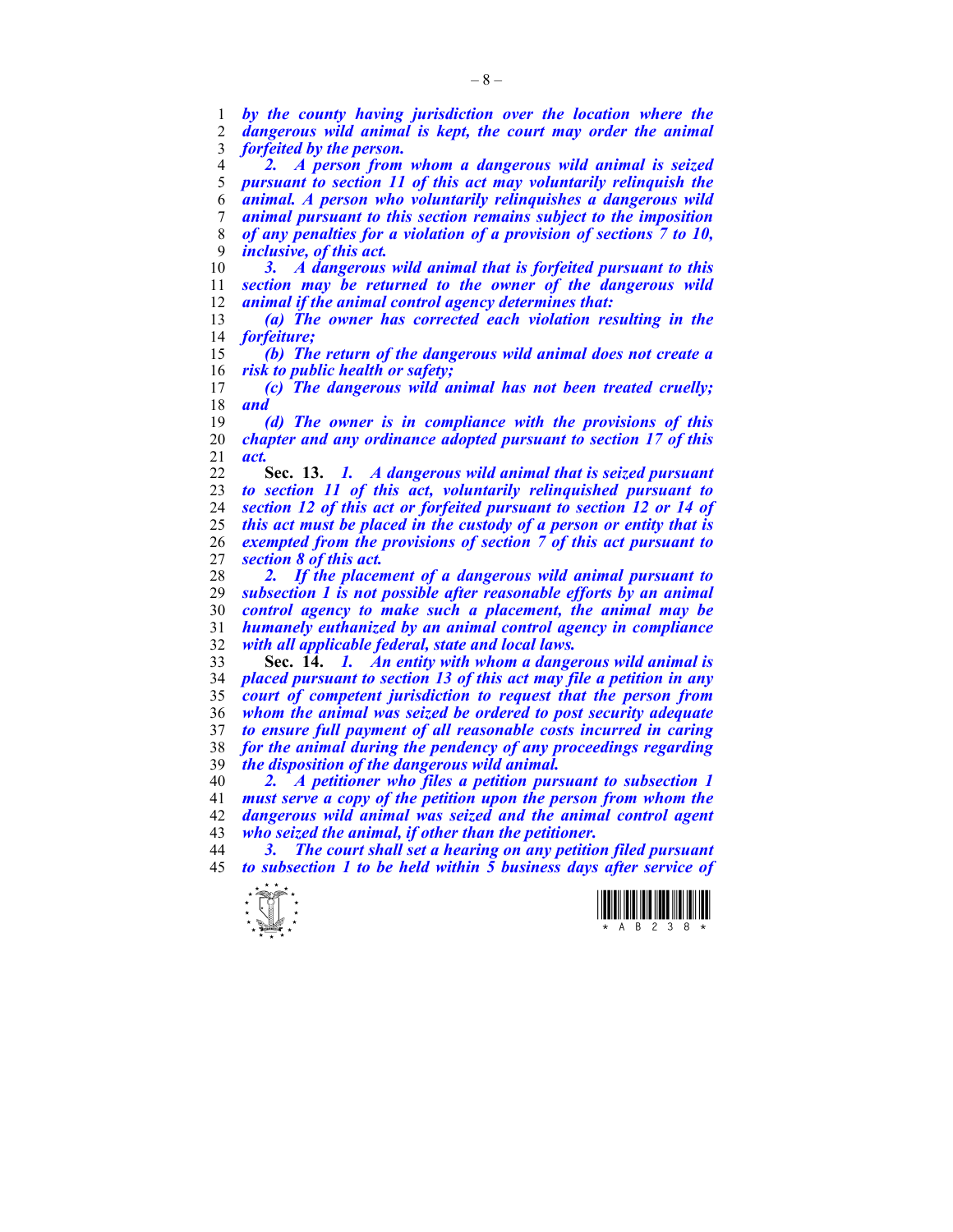*the petition pursuant to subsection 2. At the hearing, the court may determine whether any additional interested parties must be served with the petition. If the court determines that additional parties must be served with the petition, the hearing must be continued to provide time for the petitioner to serve the interested parties with the petition and for the interested parties to respond to the petition.* 

*4. If a court orders the posting of security pursuant to a hearing on a petition, the court may require the entire amount of the security to be posted within 5 business days after the issuance of the order or may allow the person from whom the dangerous wild animal was seized to make installment payments of the total amount ordered. If the security is not paid as ordered by the court, the animal must be forfeited and the animal control agency that seized the animal shall proceed pursuant to section 13 of this act.* 

*5. Upon resolution of the proceedings regarding the*  disposition of the dangerous wild animal that was seized, the *person having custody of the animal must refund to the person who posted the security any portion of the security remaining.* 

**Sec. 15.** *1. It is unlawful to release a dangerous wild animal from captivity or to intentionally or negligently allow it to escape from captivity.* 

*2. If a dangerous wild animal is released or escapes from captivity:* 

*(a) The owner or possessor of the dangerous wild animal:* 

*(1) Shall, immediately after receiving knowledge of the release or escape, report the release or escape to the animal control agency having jurisdiction over the location of the release or escape.* 

*(2) Is liable for all:* 

*(I) Costs incurred by the animal control agency or a law enforcement agency as a result of the release or escape; and* 

*(II) Other costs associated with efforts to recapture the animal.* 

*(b) The animal may be captured, seized or destroyed by an animal control agency or a law enforcement agency if the agency determines that such actions are necessary to protect any life, property or other animals in this State.* 

*3. Except as otherwise provided in NRS 200.240, a person who is convicted of a violation of subsection 1 is guilty of a gross misdemeanor.* 

*4. An owner or possessor of a dangerous wild animal who is convicted of a violation of subsection 2 is guilty of a misdemeanor.* 



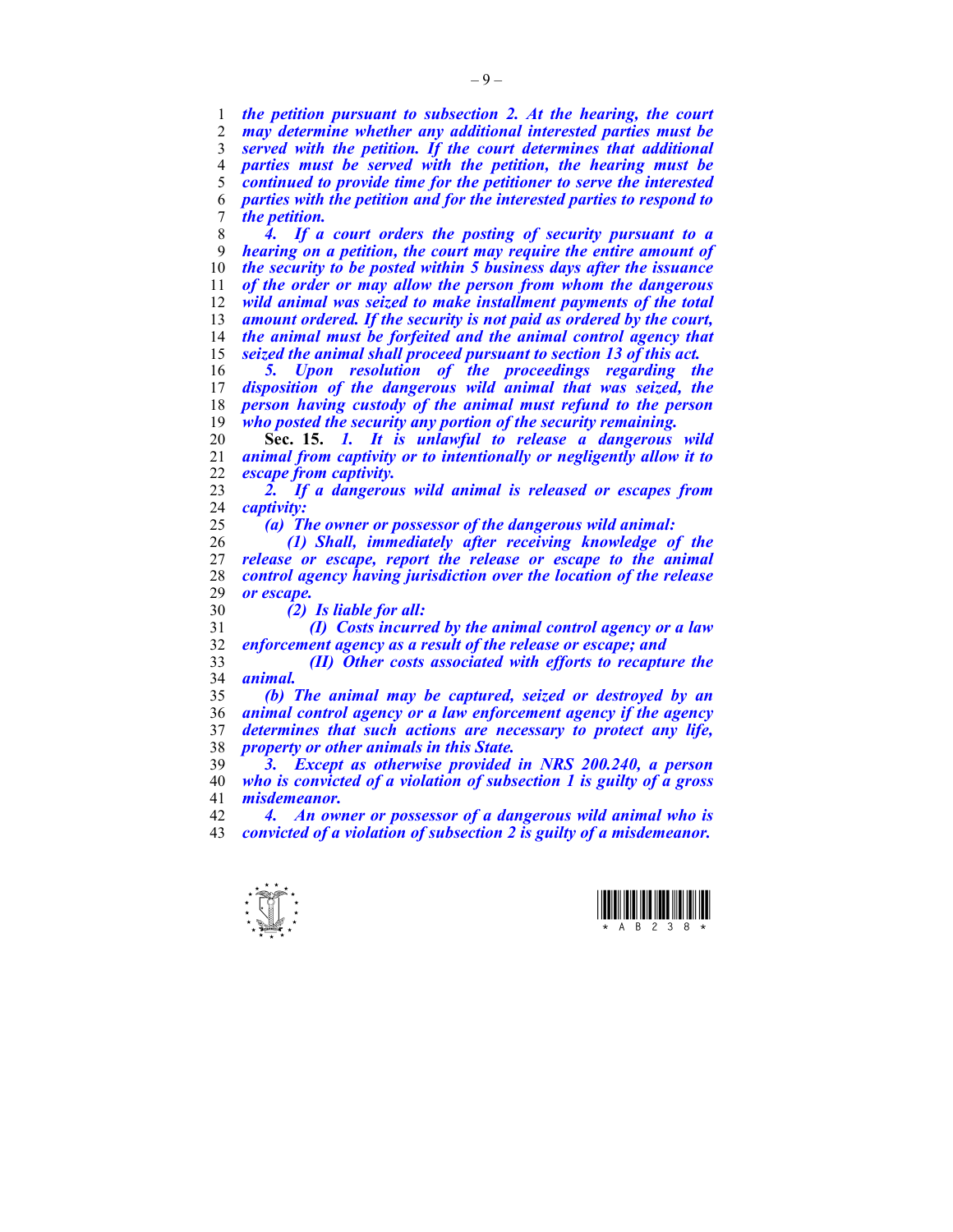1 **Sec. 16.** *The provisions of this chapter do not apply to the*  extent that those provisions conflict with or are otherwise 3 *inconsistent with the provisions of chapter 574 of NRS.* 

**Sec. 17.** *1. Except as otherwise provided in subsection 2, a county may adopt an ordinance as provided in chapter 244 of NRS to regulate the importation, possession, sale, transfer or breeding of dangerous wild animals if the ordinance does not conflict with the provisions of this chapter.* 

9 *2. An ordinance adopted pursuant to subsection 1:* 

*(a) May provide for, without limitation, reasonable and necessary fees, registration requirements, standards of humane care for dangerous wild animals and expansion of the definition of a dangerous wild animal set forth in section 4 of this act; and* 

14 *(b) May not alter or amend the provisions of section 9 of this*  15 *act.* 

16 **Sec. 18.** *Except as otherwise provided in section 15 of this*  act, a person who violates any provision of this chapter is guilty of 18 *a misdemeanor.* 

19 **Sec. 19.** NRS 571.210 is hereby amended to read as follows:

20 571.210 1. Except as otherwise provided in this section, 21 *sections 2 to 18, inclusive, of this act, and any ordinance adopted*  22 *by a county pursuant to section 17 of this act,* a person, or the 23 person's agent or employee may bring into this State any animal not 24 under special quarantine by the State of Nevada, the Federal 25 Government, or the state, territory or district of origin in compliance 26 with regulations adopted by the State Quarantine Officer.

27 2. Notice that an animal is in transit is not required unless the 28 animal remains in this State, or is to be unloaded in this State to feed<br>29 and rest for longer than 48 hours. and rest for longer than 48 hours.

30 3. A person, or the person's agent or employee shall not bring 31 any animal into this State unless he or she has obtained a health 32 certificate showing that the animal is free from contagious, 33 infectious or parasitic diseases or exposure thereto. This requirement 34 does not apply to any animal whose accustomed range is on both 35 sides of the Nevada state line and which is being moved from one 36 portion to another of the accustomed range merely for pasturing and 37 grazing thereon. The State Quarantine Officer shall adopt 38 regulations concerning the form of the certificate.

39 4. A person, or the person's agent or employee shall not:

40 (a) Alter a health certificate; or

41 (b) Divert any animal from the destination described on the 42 health certificate without notifying the State Quarantine Officer 43 within 72 hours after the diversion of the animal.

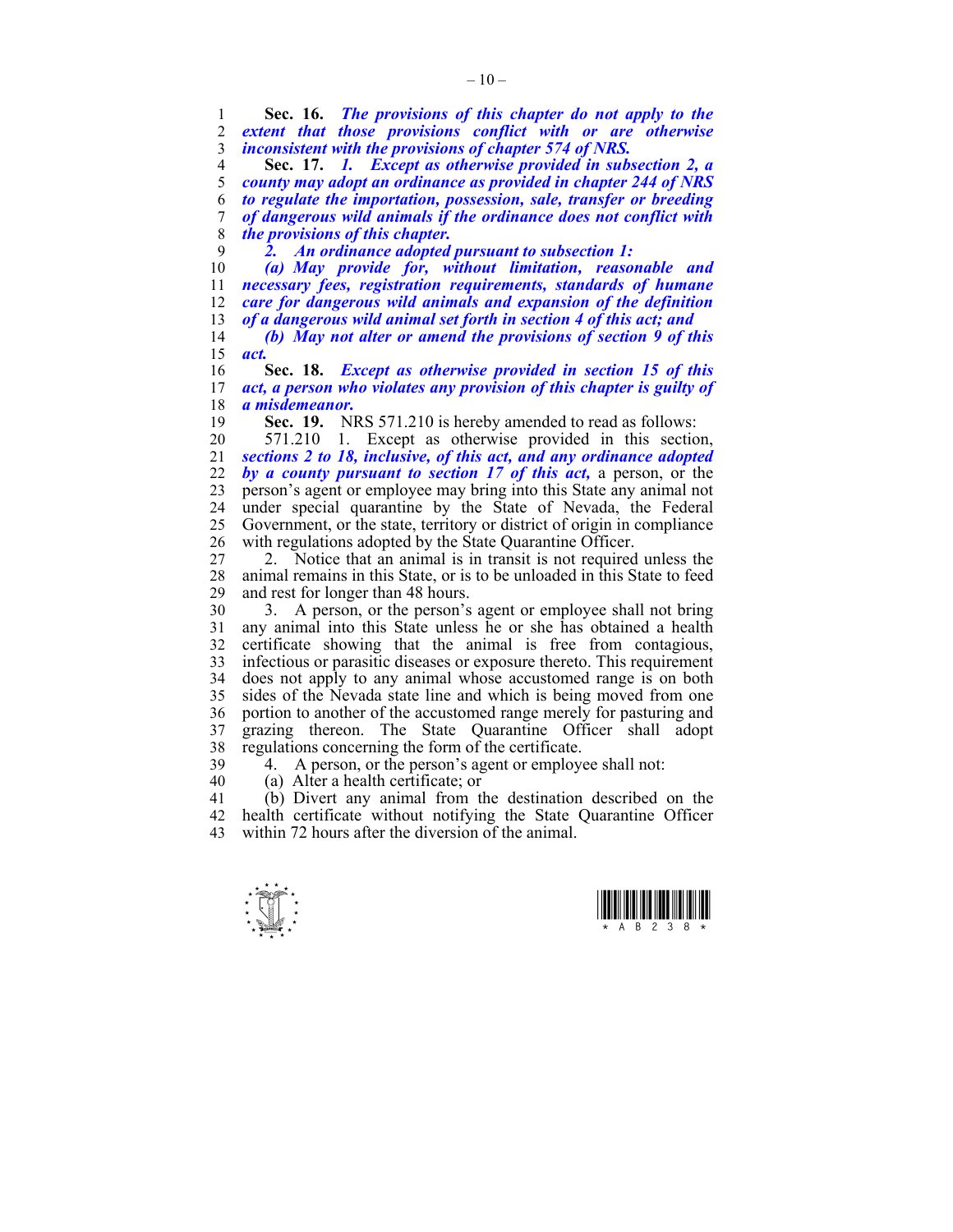1 5. To protect this State from the effects of chronic wasting<br>2 disease a person or the person's agent or employee shall not bring disease, a person, or the person's agent or employee shall not bring 3 into this State any live:

4 (a) Rocky Mountain elk (Cervus elaphus nelsoni);<br>5 (b) Mule deer (Odocoileus hemionus):

5 (b) Mule deer (Odocoileus hemionus);

6 (c) White-tailed deer (Odocoileus virginianus); or

7 (d) Other animal that the State Quarantine Officer has, by regulation, declared to be susceptible to chronic wasting disease and 9 prohibited from importation into this State.

10 6. Any animal brought into this State in violation of this 11 section may be seized, destroyed or sent out of this State by the 12 State Quarantine Officer within 48 hours. The expense of seizing, 13 destroying or removing the animal must be paid by the owner or the 14 owner's agent in charge of the animal and the expense is a lien on 15 the animal, unless it was destroyed, until paid.

16 **Sec. 20.** NRS 574.615 is hereby amended to read as follows:<br>17 574.615 1 "Pet" means an animal that is kept by a perse

574.615 1. "Pet" means an animal that is kept by a person 18 primarily for personal enjoyment.

- 19 2. The term does not include **[**an**]** *:*
- 20 *(a) An* animal that is kept by a person primarily for:
- 21 **[**(a)**]** *(1)* Hunting;
- 22 **[**(b)**]** *(2)* Use in connection with farming or agriculture;
- 23  $\vec{f}(e)$  *(3)* Breeding;

24 **[**(d)**]** *(4)* Drawing heavy loads; or

25  $\frac{[e]}{[e]}$  (5) Use as a service animal or a service animal in training, 26 as those terms are defined in NRS 426.097 and 426.099,

27 respectively **[**.**]** *; or* 

28 *(b) A dangerous wild animal as defined in section 4 of this act.* 

**Sec. 21.** NRS 575.020 is hereby amended to read as follows:

30 575.020 1. **[**Every**]** *Except as otherwise provided in section*  31 *15 of this act, every* person having the care or custody of any animal 32 known to possess any vicious or dangerous tendencies, who allows 33 it to escape or run at large in any place or manner liable to endanger 34 the safety of any person, is guilty of a misdemeanor.

35 2. Any person may lawfully and without liability for damages 36 kill such an animal when reasonably necessary to protect his or her 37 own safety or the public safety, or if the animal chases, worries, 38 injures or kills the person's livestock on the land of any person other 39 than that of the owner of the animal.

40 3. Every person having the care or custody of an animal which 41 chases, worries, injures or kills the livestock of another on land 42 other than his or her own is liable to the owner of the livestock for 43 damage to it.

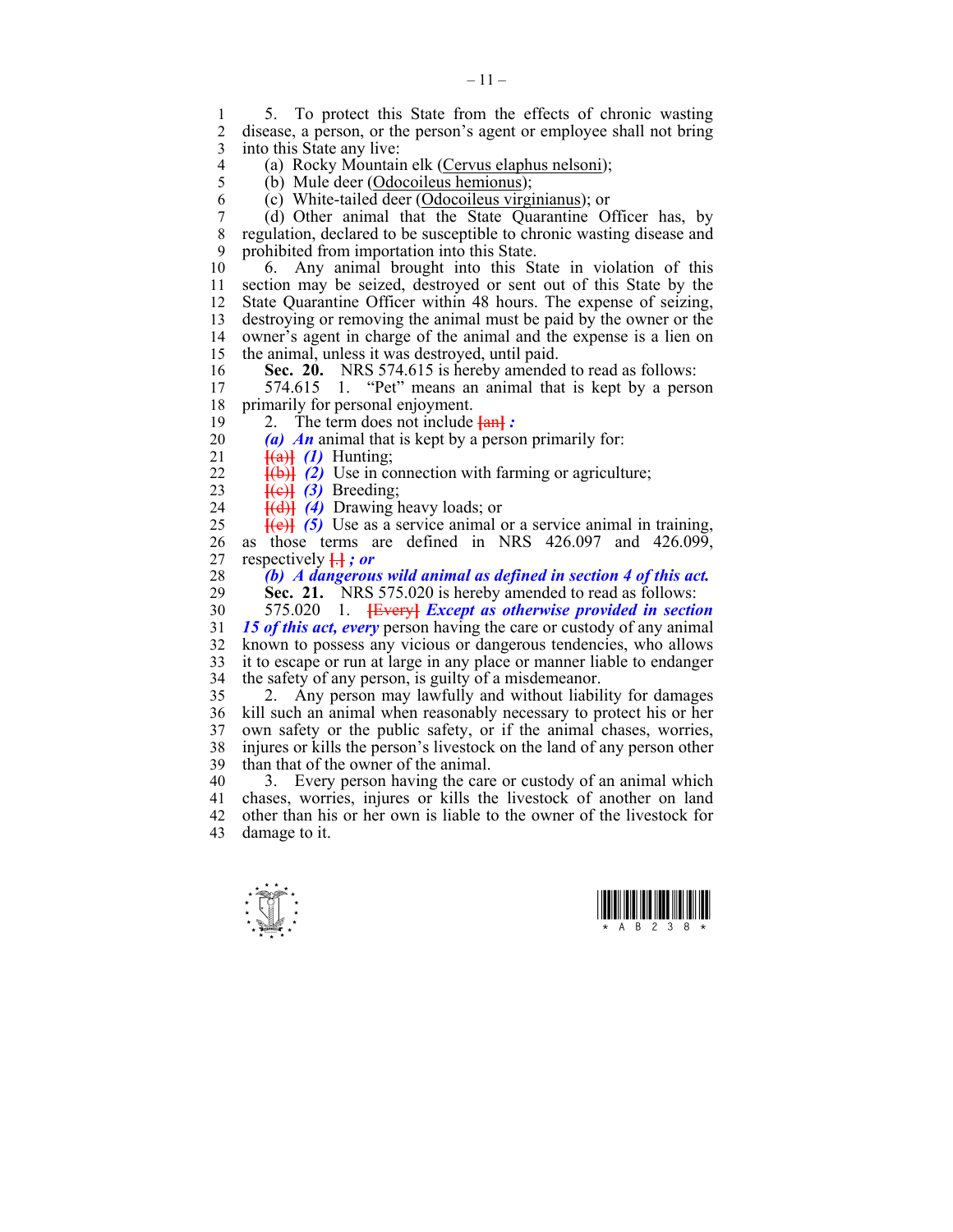1 4. As used in this section, "livestock" means all animals of the bovine, caprine, equine, ovine and porcine species, and all 3 domesticated fowl and rabbits.

**Sec. 22.** NRS 244.359 is hereby amended to read as follows:<br>5 244.359 1. Each board of county commissioners may ena

244.359 1. Each board of county commissioners may enact 6 and enforce an ordinance or ordinances:

7 (a) Fixing, imposing and collecting an annual license fee on 8 dogs and providing for the capture and disposal of all dogs on which 9 the license fee is not paid.

10 (b) Regulating or prohibiting the running at large and disposal of 11 all kinds of animals.

12 (c) Establishing a pound, appointing a poundkeeper and 13 prescribing the poundkeeper's duties.

14 (d) Prohibiting cruelty to animals.

15 (e) Designating an animal as inherently dangerous and requiring 16 the owner of such an animal to obtain a policy of liability insurance 17 for the animal in an amount determined by the board of county 18 commissioners.

19 2. Any ordinance or ordinances enacted pursuant to the 20 provisions of paragraphs (a) and (b) of subsection 1 may apply 21 throughout an entire county or govern only a limited area within the 22 county which shall be specified in the ordinance or ordinances.

23 3. Except as otherwise provided in this subsection, a board of 24 county commissioners may by ordinance provide that the violation 25 of a particular ordinance enacted pursuant to this section imposes a 26 civil liability to the county in an amount not to exceed \$500, instead 27 of a criminal penalty. An ordinance enacted pursuant to this section 28 that creates an offense relating to bites of animals, vicious or 29 dangerous animals, horse tripping or cruelty to animals must impose 30 a criminal penalty for the offense. As used in this subsection, "horse 31 tripping" does not include tripping a horse to provide medical or 32 other health care for the horse.

33 *4. The provisions of this section apply only to the extent that*  34 *they do not conflict with the provisions of sections 2 to 18,*  35 *inclusive, of this act.* 

36 **Sec. 23.** NRS 266.325 is hereby amended to read as follows:

37 266.325 *1.* The city council may:

38 **[**1.**]** *(a)* Fix, impose and collect an annual license fee on all 39 animals and provide for the capture and disposal of all animals on 40 which the license fee is not paid.

41 **[**2.**]** *(b)* Regulate or prohibit the running at large and disposal of 42 all kinds of animals and poultry.

43 **[**3.**]** *(c)* Establish a pound, appoint a poundkeeper and prescribe 44 the poundkeeper's duties.

45 **[**4.**]** *(d)* Prohibit cruelty to animals.

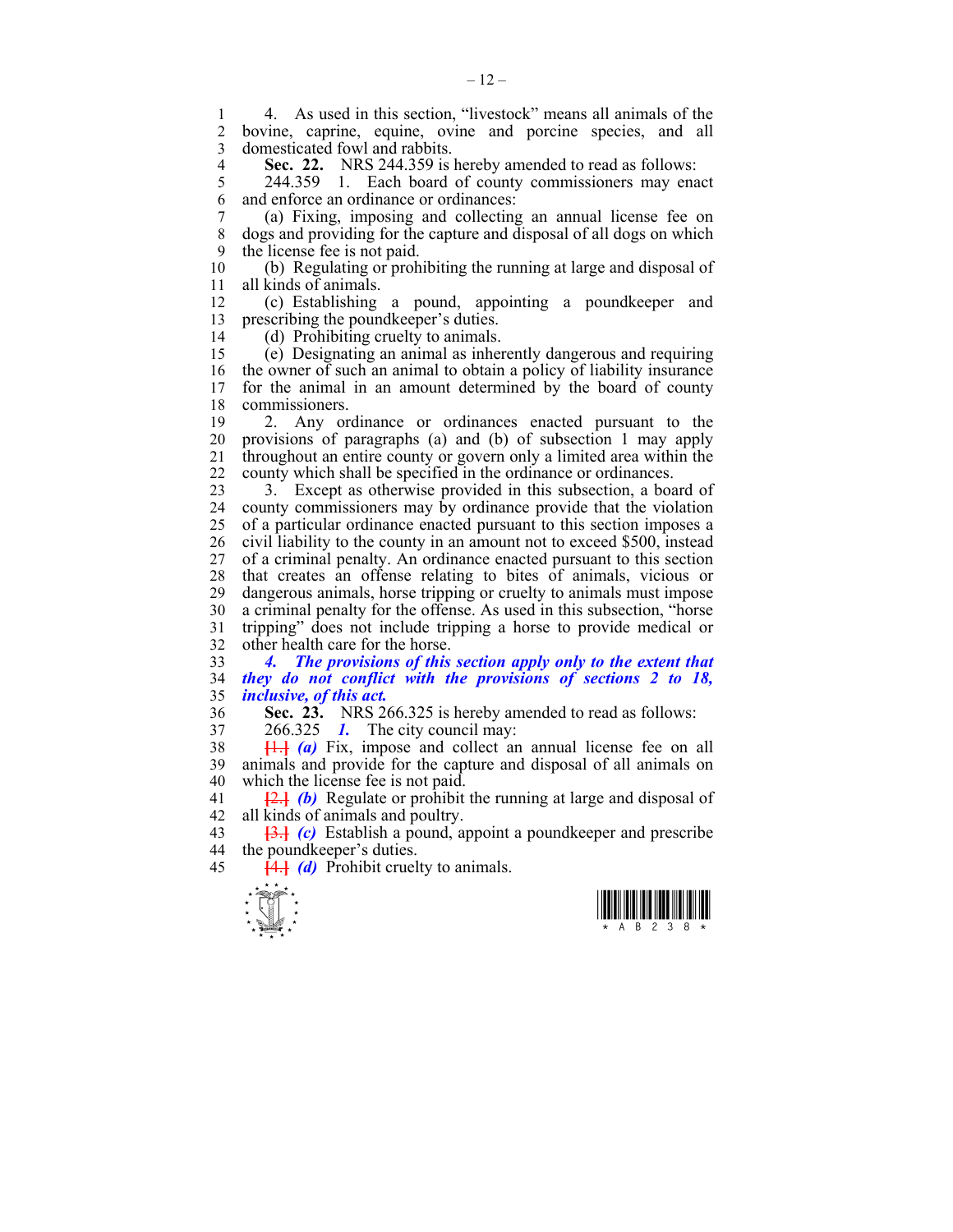1 *2. The provisions of this section apply only to the extent that*  2 *they do not conflict with the provisions of sections 2 to 18,*  3 *inclusive, of this act.*  **Sec. 24.** NRS 278.0177 is hereby amended to read as follows:<br>5 278.0177 *I*. "Rural preservation neighborhood" means 5 278.0177 *1.* "Rural preservation neighborhood" means a 6 subdivided or developed area: 7 **[**1.**]** *(a)* Which consists of 10 or more residential dwelling units; 8 **[**2.**]** *(b)* Where the outer boundary of each lot that is used for 9 residential purposes is not more than 330 feet from the outer 10 boundary of any other lot that is used for residential purposes; 11 **[**3.**]** *(c)* Which has no more than two residential dwelling units 12 per acre; and 13 **[**4.**]** *(d)* Which allows residents to raise or keep animals 14 noncommercially. 15 *2. As used in this section, the term "animal" does not include*  16 *a dangerous wild animal as defined in section 4 of this act.*  17 **Sec. 25.** NRS 501.379 is hereby amended to read as follows:

18 501.379 1. Except as otherwise provided in this section **[**:**]** 19 *and sections 2 to 18, inclusive, of this act:*

20 (a) It is unlawful for any person to sell or expose for sale, to 21 barter, trade or purchase or to attempt to sell, barter, trade or 22 purchase any species of wildlife, or parts thereof, except as 23 otherwise provided in this title or in a regulation of the Commission.

24 (b) The importation and sale of products made from the meat of 25 game mammals, game birds or game amphibians raised in captivity 26 is not prohibited if the importation is from a licensed commercial 27 breeder or commercial processor.

28 2. The provisions of this section do not apply to alternative 19 livestock and products made therefrom. livestock and products made therefrom.

30 **Sec. 26.** NRS 503.590 is hereby amended to read as follows:

31 503.590 1. Except as otherwise provided in this section **[**,**]** 32 *and sections 2 to 18, inclusive, of this act,* a person may maintain a 33 noncommercial collection of legally obtained live wildlife if:

34 (a) Such a collection is not maintained for public display nor as 35 a part of or adjunct to any commercial establishment; and

36 (b) The wildlife contained in such a collection is of a species 37 which may be possessed in accordance with regulations adopted by the Commission pursuant to subsection 2 of NRS 504.295. the Commission pursuant to subsection 2 of NRS 504.295.

39 2. The Commission may adopt reasonable regulations 40 establishing minimum standards for the fencing or containment of 41 any collection of wildlife.

42 3. The provisions of this section do not apply to alternative 43 livestock and products made therefrom.



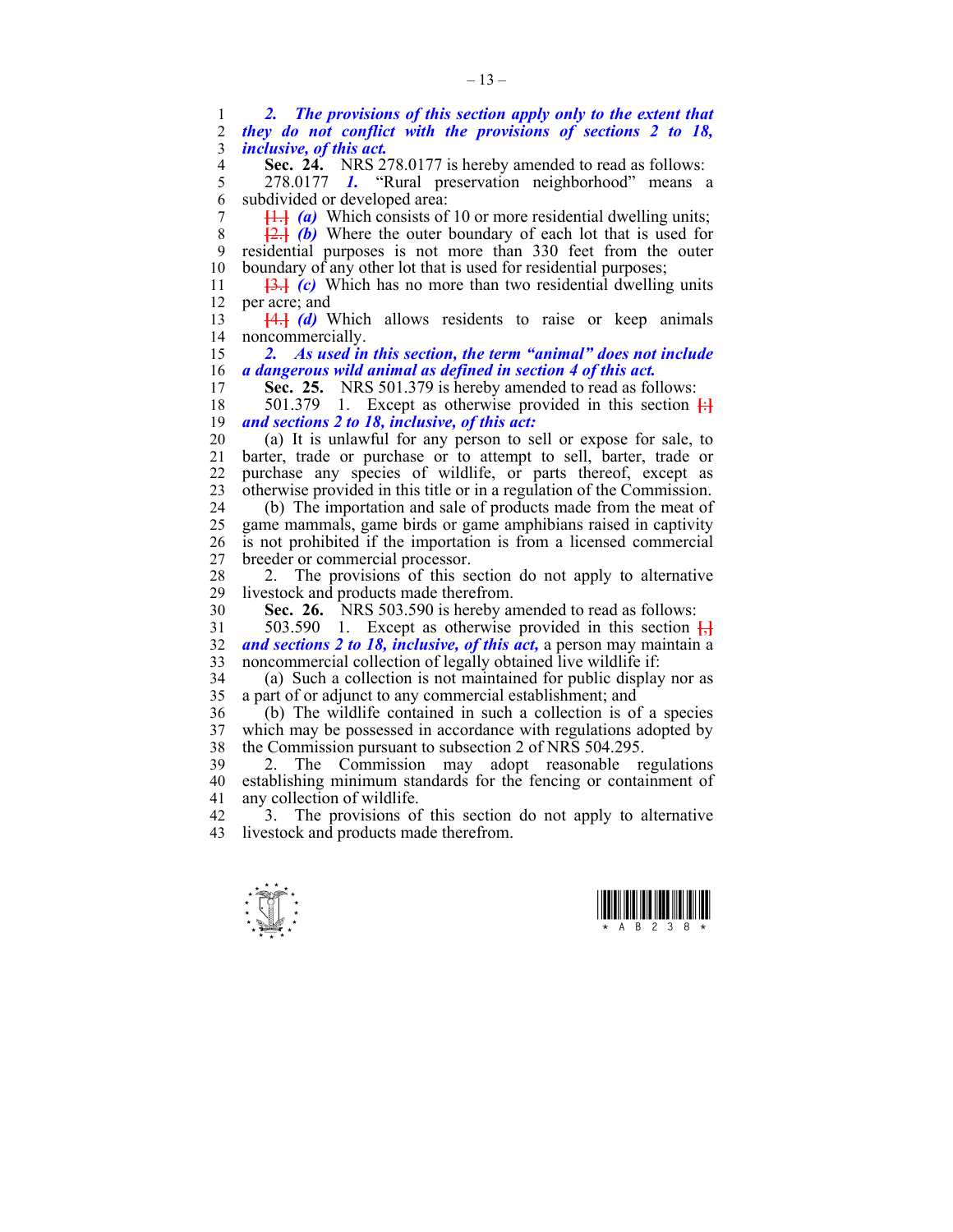**Sec. 27.** NRS 503.597 is hereby amended to read as follows:<br>2 503.597 1 Except as otherwise provided in this section

2 503.597 1. Except as otherwise provided in this section **[**,**]** 3 *and sections 2 to 18, inclusive, of this act,* it is unlawful, except by 4 the written consent and approval of the Department, for any person 5 at any time to receive, bring or have brought or shipped into this 6 State, or remove from one stream or body of water in this State to 7 any other, or from one portion of the State to any other, or to any 8 other state, any aquatic life or wildlife, or any spawn, eggs or young 9 of any of them.

10 2. The Department shall require an applicant to conduct an 11 investigation to confirm that such an introduction or removal will 12 not be detrimental to the wildlife or the habitat of wildlife in this 13 State. Written consent and approval of the Department may be given 14 only if the results of the investigation prove that the introduction, 15 removal or importation will not be detrimental to existing aquatic 16 life or wildlife, or any spawn, eggs or young of any of them.

17 3. The Commission may through appropriate regulation 18 provide for the inspection of such introduced or removed creatures 19 and the inspection fees therefor.

20 4. **[**The**]** *To the extent that such regulations do not conflict*  21 *with the provisions of sections 2 to 18, inclusive, of this act, the*  22 Commission may adopt regulations to prohibit the importation, 23 transportation or possession of any species of wildlife which the 24 Commission deems to be detrimental to the wildlife or the habitat of 25 the wildlife in this State.

26 5. **[**A**]** *Except as otherwise provided in section 15 of this act, a*  27 person who knowingly or intentionally introduces, causes to be 28 introduced or attempts to introduce an aquatic invasive species or 29 injurious aquatic species into any waters of this State is guilty of:

30 (a) For a first offense, a misdemeanor; and

31 (b) For any subsequent offense, a category E felony and shall be 32 punished as provided in NRS 193.130.

33 6. A court before whom a defendant is convicted of a violation 34 of subsection 5 shall, for each violation, order the defendant to pay a 35 civil penalty of at least \$25,000 but not more than \$250,000. The 36 money must be deposited into the Wildlife Account in the State 37 General Fund and used to:

38 (a) Remove the aquatic invasive species or injurious aquatic 39 species;

40 (b) Reintroduce any game fish or other aquatic wildlife 41 destroyed by the aquatic invasive species or injurious aquatic 42 species;<br>43 (c) F

43 (c) Restore any habitat destroyed by the aquatic invasive species 44 or injurious aquatic species;



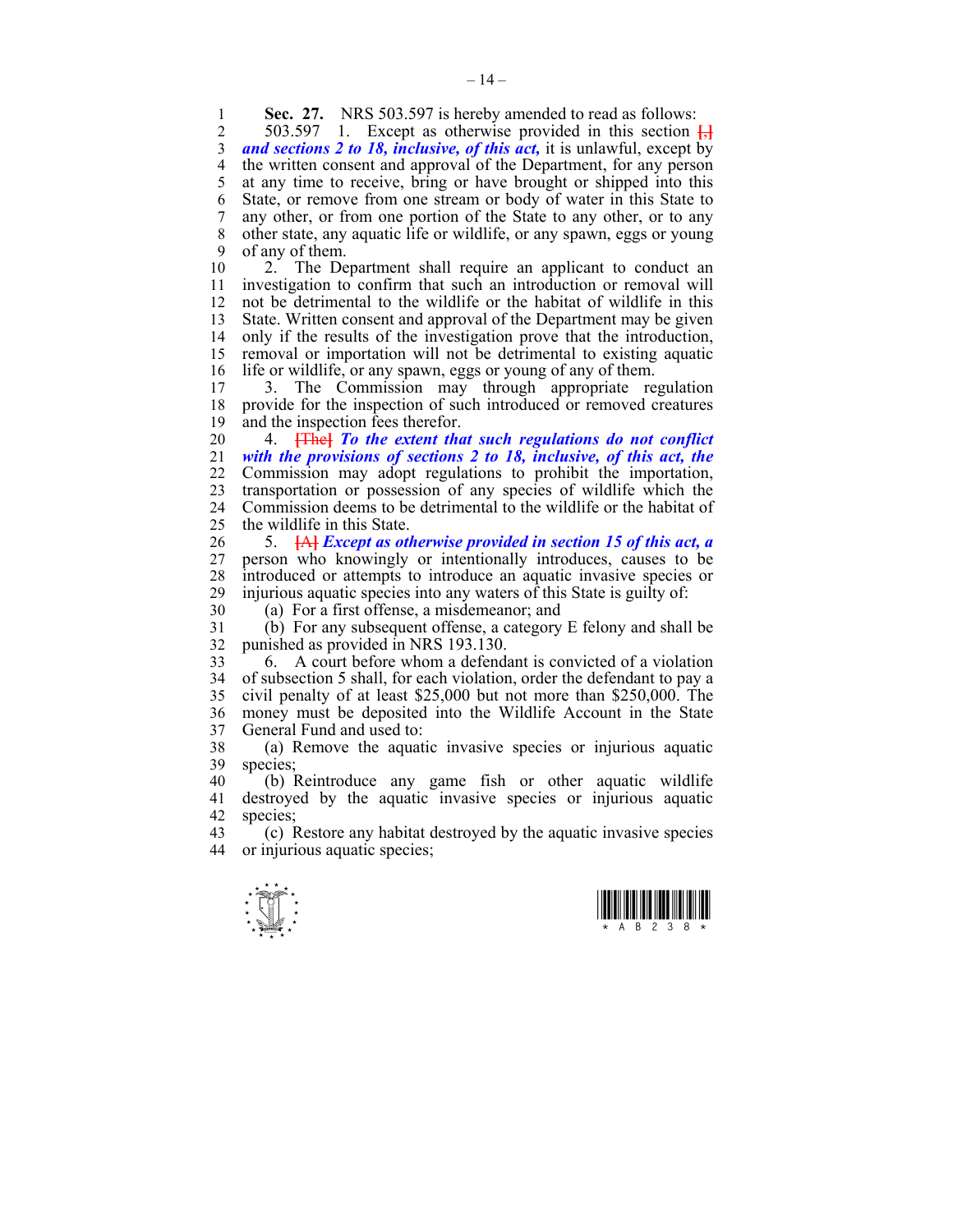1 (d) Repair any other damage done to the waters of this State by 2 the introduction of the aquatic invasive species or injurious aquatic 3 species; and

4 (e) Defray any other costs incurred by the Department because<br>5 of the introduction of the aquatic invasive species or injurious 5 of the introduction of the aquatic invasive species or injurious 6 aquatic species.

7 7. The provisions of this section do not apply to:

8 (a) Alternative livestock and products made therefrom; or

9 (b) The introduction of any species by the Department for sport 10 fishing or other wildlife management programs.

11 8 As used in this section:

12 (a) "Aquatic invasive species" means an aquatic species which 13 is exotic or not native to this State and which the Commission has 14 determined to be detrimental to aquatic life, water resources or 15 infrastructure for providing water in this State.

16 (b) "Injurious aquatic species" means an aquatic species which 17 the Commission has determined to be a threat to sensitive, 18 threatened or endangered aquatic species or game fish or to the 19 habitat of sensitive, threatened or endangered aquatic species or 20 game fish by any means, including, without limitation:

21 (1) Predation;

22 (2) Parasitism;

23 (3) Interbreeding; or

24 (4) The transmission of disease.

25 **Sec. 28.** NRS 504.295 is hereby amended to read as follows:

26 504.295 1. Except as otherwise provided in this section and 27 NRS 503.590, *and sections 2 to 18, inclusive, of this act,* or unless 28 otherwise specified by a regulation adopted by the Commission, no 29 person may:

30 (a) Possess any live wildlife unless the person is licensed by the 31 Department to do so.

32 (b) Capture live wildlife in this State to stock a commercial or 33 noncommercial wildlife facility.

34 (c) Possess or release from confinement any mammal for the 35 purposes of hunting.

36 2. **[**The**]** *To the extent that such regulations do not conflict*  37 *with the provisions of sections 2 to 18, inclusive, of this act, the*  38 Commission shall adopt regulations for the possession of live 39 wildlife. The regulations must set forth the species of wildlife which 40 may be possessed and propagated, and provide for the inspection by 41 the Department of any related facilities.

42 3. **[**In**]** *Except as otherwise provided in sections 2 to 18,*  43 *inclusive, of this act, in* accordance with the regulations of the 44 Commission, the Department may issue commercial and